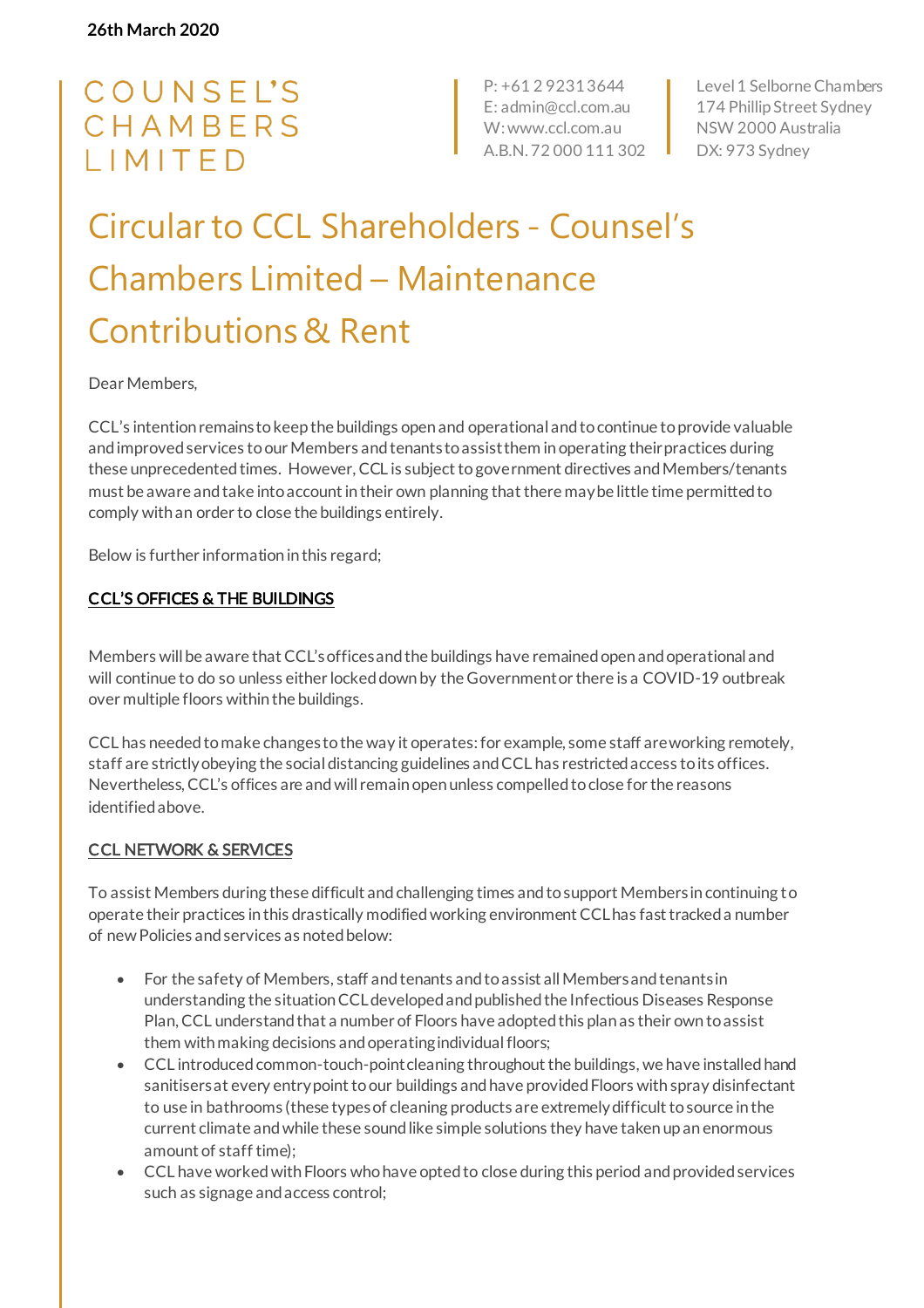- CCL have improved access to our VPN services allowing more Members to access their computers in chambers remotely;
- CCL have developed User guides, tips for working remotely and troubleshooting guides to assist Members with remote working;
- CCL have engaged additional Network Support staff to assist with the unprecedented number of support requests currently being logged;
- CCL have assisted Floors with the deployment of their staff to work from home by assisting with setting up remote working facilities such as the Arc switchboards on laptops;
- CCL have deployed a free site wide service to facilitate commercial grade video conferencing (Webex Meetings) (unfortunately because of the way this service is licensed only VoIP users can access this service);
- CCL have offered use of CCL's Hearing Rooms on Level 1 free of charge to our shareholders to use the board room style video conferencing services (for use in multi-party video conferences) and we are in the process of developing plans to convert the rooms to establish multi-screen virtual courtrooms;
- In consultation with our WHS advisors, we are currently developing a WHS Working from Home Policy & Guide to assist with adapting to working from home and issues that may be associated with working in these isolated environments, the Guide will include some information related to supporting the Mental Health of staff and Members during these troubled times, it is our intention to publish these guides so that they may be used to assist Floor Clerks with managing staff;
- Members will be aware that the CEO has published a number of documents recently providing the above information and various links to the CCL website, CCL IT staff are currently making changes to the CCL website to include a new direct link from the home page which will take you directly to an information page where all of these documents will be found together and indexed. The CEO will circulate the link to this website as soon as it is available.

## MAINTENANCE CONTRIBUTIONS & RENT

The CCL Board is aware of concerns expressed by Members and tenants regarding future payments of maintenance contributions and rent. The Board is currently considering a number of options in this regard, including monitoring and obtaining further information concerning various government announcements and initiatives. However, the Board has decided that the invoices for April maintenance contributions and rent which were sent out to everyone yesterday remain payable by the due date.

At this stage, the CCL Board intend to meet again mid-April to further consider arrangements relating to the payment of maintenance contributions and rent for subsequent months. The Board is considering options and shall review the position as details of the putative Tenancy Bill and ongoing crisis emerge.

I would also like to remind Members that the payment of maintenance contributions is not rent, the company relies on this income in order to maintain the buildings and provide services to its Members. Also, Members will note that CCL has not increased maintenance contributions since 1 October 2006.

## CCL STAFF

I would also like to mention the CCL staff, the crisis has actually imposed additional work, risk and stress on the staff of CCL, who have responded with alacrity and performed sterling work to date in maintaining the buildings working environment and improving electronic environments' for Members, tenants and staff.